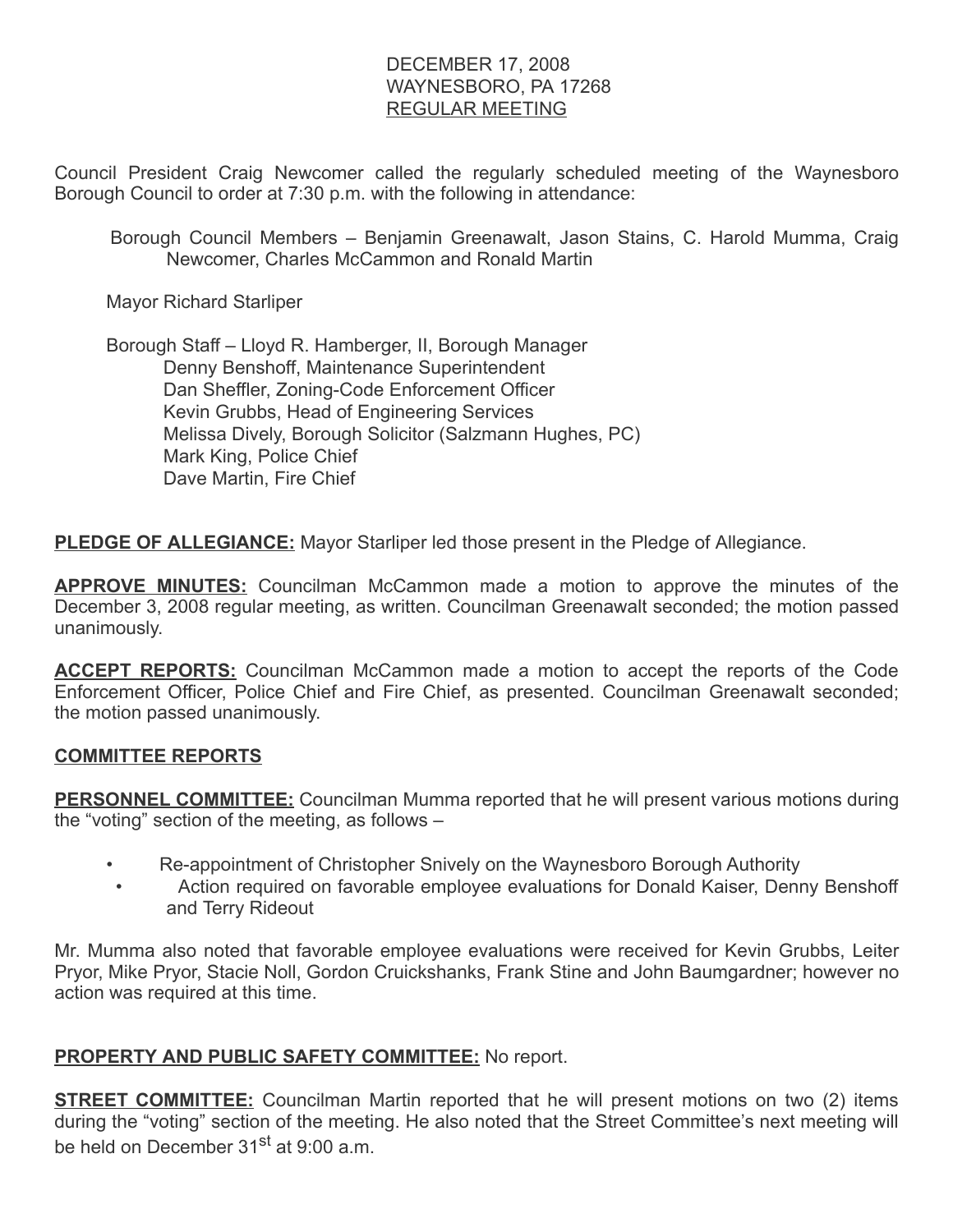## INTERGOVERNMENTAL COMMITTEE: No report.

#### DOWNTOWN REVITALIZATION COMMITTEE: No report.

**FINANCE COMMITTEE:** Councilman Mumma reported that he will discuss the proposed salary schedule for 2009 later in the meeting.

#### MAYOR'S REPORT: The Mayor's Report was as follows -

"On December 4<sup>th</sup>, along with Borough Manager Hamberger; Councilmen Greenawalt, McCammon, Mumma and Newcomer; and dignitaries from the federal and state level and Johnson Controls; Cumberland Valley Avenue was formally opened.

On December 8<sup>th</sup>, I attended the grand re-opening of Autos Unlimited on S. Potomac Street. The new owners are Casey Bloom and Troy Mong.

On December 8<sup>th</sup>, along with Borough Manager Hamberger and Councilmen Greenawalt, McCammon, Mumma and Martin, I attended the ATH&L Company's Annual Family Dinner."

#### **SOLICITOR'S REPORT:** No report.

#### PUBLIC COMMENT - ITEMS ON AGENDA:

Amos Miller, 309 W. Sixth Street - With regard to the recently-approved Quincy Township Fire Service Agreement, Mr. Miller questioned if paying "per call" is a conceivable way to go; or should Quincy Township be charged for a designated area instead? President Newcomer noted that Council felt it was not fair for the citizens of Waynesboro to pay for fire protection in Quincy; so a flat fee for standby service was negotiated, as well as a per-call fee (depending on the apparatus that responds) for calls in Quincy Township. He added that the fees are based on FEMA rates, and Quincy Township felt they were fair. Borough Council also felt that this was the best decision for the citizens of Waynesboro. A one-year contract was approved as a trial for both municipalities. Councilman Martin added that presently, when the Fire Department responds to an area in Quincy Township which is considered their "first due" area, they are not paid anything for responding.

VOTING ON ITEMS FROM COMMITTEE REPORTS: Councilman Mumma made a motion to reappoint Christopher Snively to a full term on the Waynesboro Borough Authority; said term to expire on 01/01/2014. Councilman Martin seconded; the motion passed unanimously.

Councilman Mumma made a motion to grant a step increase to Donald Kaiser (to salary level 5C or \$12.76/hour). Councilman Greenawalt seconded; the motion passed unanimously.

Councilman Mumma made a motion to grant a step increase to Denny Benshoff (to salary level 20D or \$31.18/hour). Councilman McCammon seconded; the motion passed unanimously.

Councilman Mumma made a motion to grant a step increase to Terry Rideout (to salary level 6D or \$13.08/hour). Councilman Stains seconded; the motion passed unanimously.

Councilman Mumma noted that the proposed new salary schedule has been incorporated into the 2009 budget, and he made a motion for its approval. Councilman McCammon seconded; the motion passed unanimously. Mr. Hamberger added that the salary roster should be approved as well; and the new salary schedule is to be effective the first full pay period in 2009. Councilman Mumma amended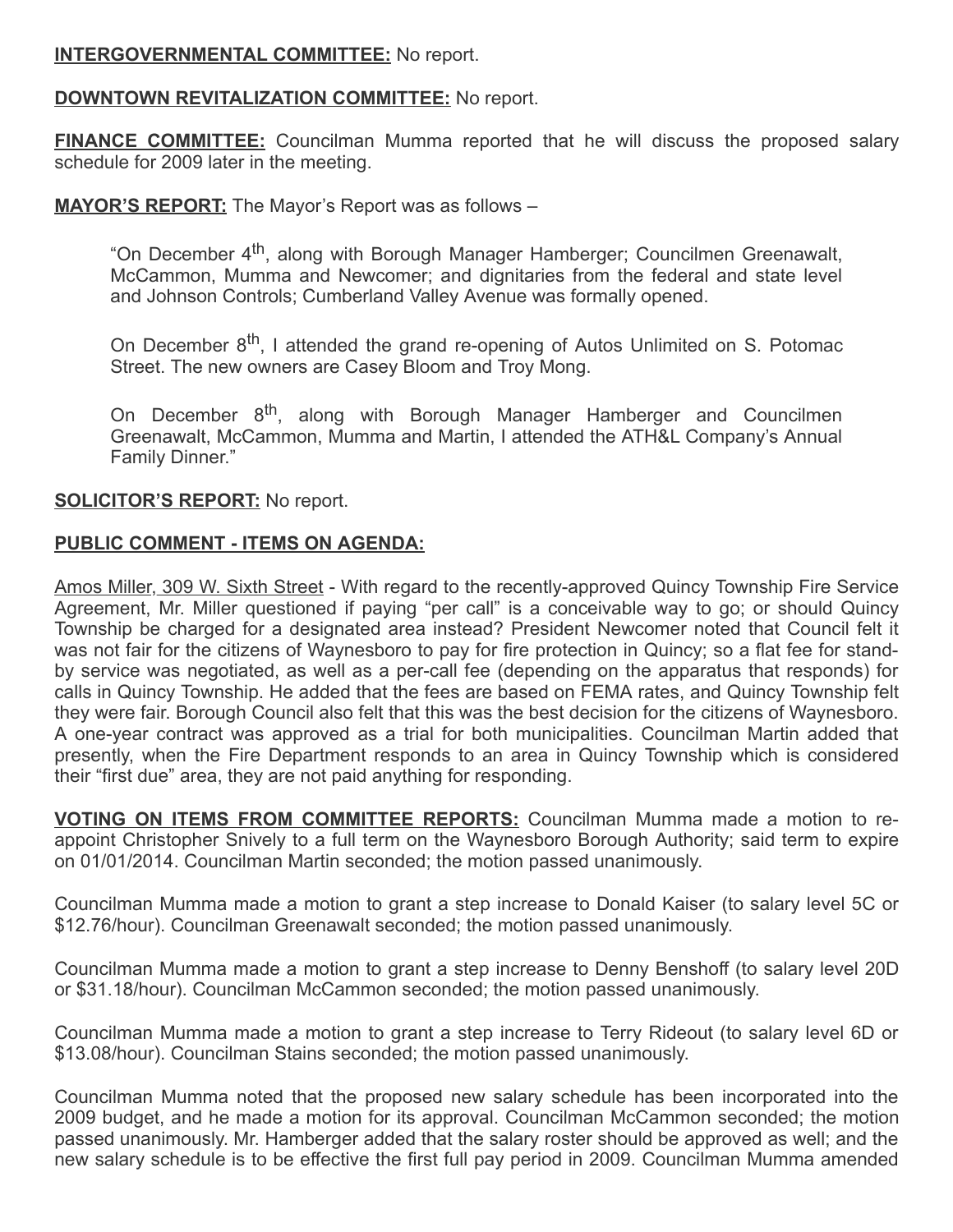his motion in accordance with the Borough Manager's recommendations. Councilman McCammon seconded; the amended motion passed unanimously.

Councilman Martin made a motion to approve the establishment of a handicapped parking space at 40 N. Broad Street. Councilman Stains seconded; the motion passed unanimously.

Councilman Martin made a motion to utilize all federal grant monies received from Congressman Bill Shuster strictly for Cumberland Valley (C.V.) Avenue in order to cover the "over-runs"; and further, to authorize the staff to correspond with the proper authorities in order to accomplish this. Councilman McCammon seconded; the motion passed unanimously.

Councilman Martin reported that President Newcomer and Lloyd Hamberger met recently with representatives of Salzmann Hughes, PC regarding assisting the Borough in applying for grant money and/or matching funds available for the Cemetery Avenue stormwater project, as well as other projects required within the Borough to upgrade its stormwater management system. He noted that this would cost up to \$40,000 within the next 12 months, but he feels it could be well worth it. As there could be matching funds, grants, and/or interest-free monies, the savings would out-weigh the cost. Councilman Martin then made a motion to proceed, as the first application is due by February 13<sup>th</sup>. Discussion ensued regarding the final engineering review by the Corp of Engineers and DEP for Cemetery Avenue, and Kevin Grubbs noted he will contact them for an anticipated completion date. Councilman Greenawalt seconded the motion which passed unanimously. President Newcomer added that these funds (\$400,000,000 allotted for state funding toward stormwater management projects) were included in a referendum voted on during the recent presidential election.

## UNFINISHED BUSINESS

PUBLIC HEARING RE: PARKING ORDINANCE (JANUARY 21, 2009 AT 7:00 P.M.): Mr. Hamberger noted that a proposed public hearing has been advertised for January 21<sup>st</sup> at 7:00 p.m., and the ordinance has been forwarded to the Waynesboro and Franklin County Planning Commissions for review and comment. Kevin Grubbs added that both planning commissions have recommended approval.

LIGHTS AT "BECKS CURVE": Mr. Hamberger stated that he spoke with Washington Township Manager Mike Christopher, and the Supervisors have agreed to pay 50% of the costs for a light on Route 16 near the entrance to Renfrew Park.

## NEW BUSINESS

ADOPT 2009 BOROUGH BUDGET: Mr. Hamberger noted that Borough Council met several times to discuss the proposed 2009 budget. The tentative budget has been placed on public display in Borough Hall, the Police Department and the Library. The budget includes no tax increase and no increase in water, sewer or refuse rates. He offered the proposed budget for Council's consideration. Councilman McCammon made a motion to adopt the proposed 2009 Borough budget, as presented. Councilman Greenawalt seconded; the motion passed unanimously.

# ADOPT TAX ORDINANCE, AND RE-AFFIRM ACT 511 TAXES AND LOCAL SERVICES TAX: Mr.

Hamberger explained the two (2) motions required. Councilman Martin made a motion to approve the proposed Tax Ordinance (setting property tax rates at the same rate as last year). Councilman Greenawalt seconded; the motion passed unanimously.

## ORDINANCE NO.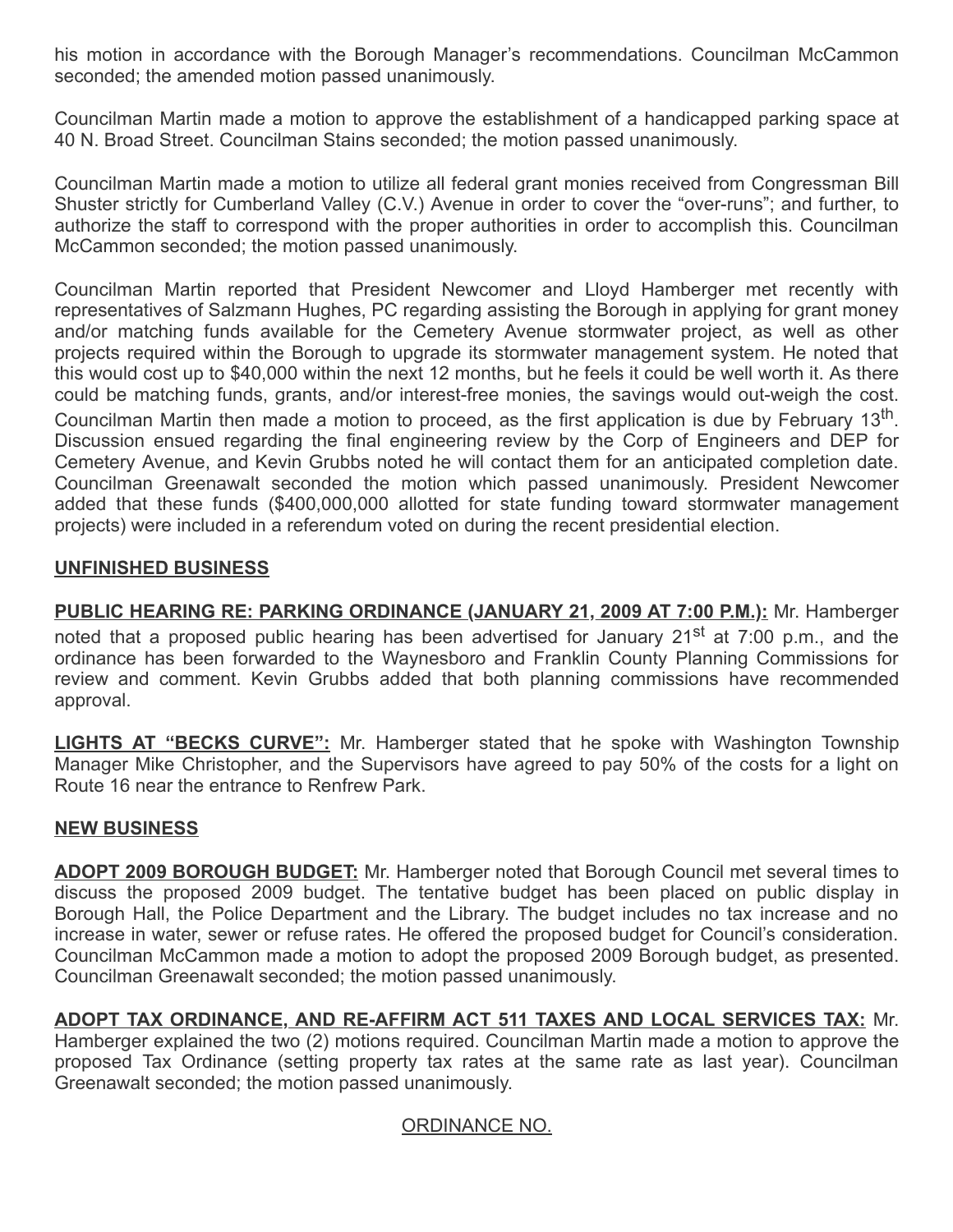AN ORDINANCE OF THE BOROUGH OF WAYNESBORO, COMMONWEALTH OF PENNSYLVANIA, fixing the tax rate for the fiscal year 2009.

Complete copy on file at Borough Hall.

Councilman McCammon made a motion to re-affirm the Act 511 taxes and Local Services Tax rate. Councilman Greenawalt seconded; the motion passed unanimously.

**HOLIDAY SCHEDULE:** Mr. Hamberger presented a proposed 2009 Holiday Schedule for Council's consideration. He noted that, historically, Columbus Day is used as a "floating" day – for example, if Christmas Day is on a Thursday, it is used for that Friday off. Accordingly, he noted that his staff has requested that Council consider eliminating Columbus Day in 2009; and since Christmas Day is on a Friday, use it for Christmas Eve off. Councilman McCammon made a motion to approve the 2009 Holiday Schedule, as recommended by the Borough Manager. Councilman Martin seconded; the motion passed unanimously.

CHRISTMAS TREE PICK-UP (JANUARY 5-9, 2009): Mr. Hamberger noted that Waste Management has agreed to schedule Christmas tree pick-up for the week of January 5-9, 2009. Council concurred.

## PUBLIC IN ATTENDANCE - NON-AGENDA ITEMS:

Frank Bittner, 842 Anthony Avenue - Mr. Bittner mentioned a recent editorial in the newspaper regarding ethics and "doing the right thing". He stated that sometime ago, Council was requested to assist with donating money to pay for soldiers requiring transportation from (and back to) Fort Dix for the holidays. The request was denied, but one councillor noted that he would personally contribute \$100.00 to the cause. Mr. Bittner stated that he felt this action was unethical and put the other members of Council at risk. Mr. Bittner also discussed the latest consideration by the Borough to allow dogs in the newly-constructed Rotary Park. He noted that Mr. Hamberger was quoted as saying that the park was "not being used enough", and questioned how allowing dogs there will be a benefit.

\*(Councilman Martin commented on Frank Bittner's remarks during the December 17<sup>th</sup> meeting. He clarified that the request regarding a monetary donation for the soldiers' transportation from (and back to) Fort Dix for the holidays was not denied. In actuality, the matter was discussed and no formal action was taken. Mr. Martin requested that that clarification be reflected in those minutes. Councilman McCammon amended his motion for approval of the minutes with the aforementioned clarification. Councilman Greenawalt seconded; and the amended motion passed unanimously.)

Monty Westmeyer, 9 State Hill Road - Mr. Westmeyer read a statement from the Obama/Biden Transition Team regarding their efforts with regard to health care reform. To that end, they are encouraging health care community discussions to gain perspective on issues the public feels are important and ideas for change. The forums are to be held prior to December 31<sup>st</sup>, and feedback from the sessions will be provided to the Transition Team. Mr. Westmyer proposed serving as moderator to lead such a discussion in Waynesboro. If Council is receptive, he recommended it be held on Tuesday, December 30<sup>th</sup>, at 11:00 a.m., in a Borough conference room. President Newcomer suggested that Mr. Westmeyer talk with him following the meeting. Council agreed to hold the public forum on the recommended date in Council's Chambers.

Allen Porter, 932 Sunset Avenue - Mr. Porter noted that he lives in the vicinity of the new and beautiful Rotary Park. The neighborhood formerly was populated primarily by elderly residents, but that has been changing as younger families have been moving in. He stated that rules for the parks were put in place for specific reasons, and it is his experience that it is not nice for small children to play in areas where dogs have urinated, etc. He strongly discouraged Council from allowing dogs to use the park. Mr. Hamberger advised that the Recreation Board will hold a special meeting on Tuesday, December 30<sup>th</sup>, at 7:30 p.m., to discuss regulations regarding dogs, bikes, etc. He added that a meeting was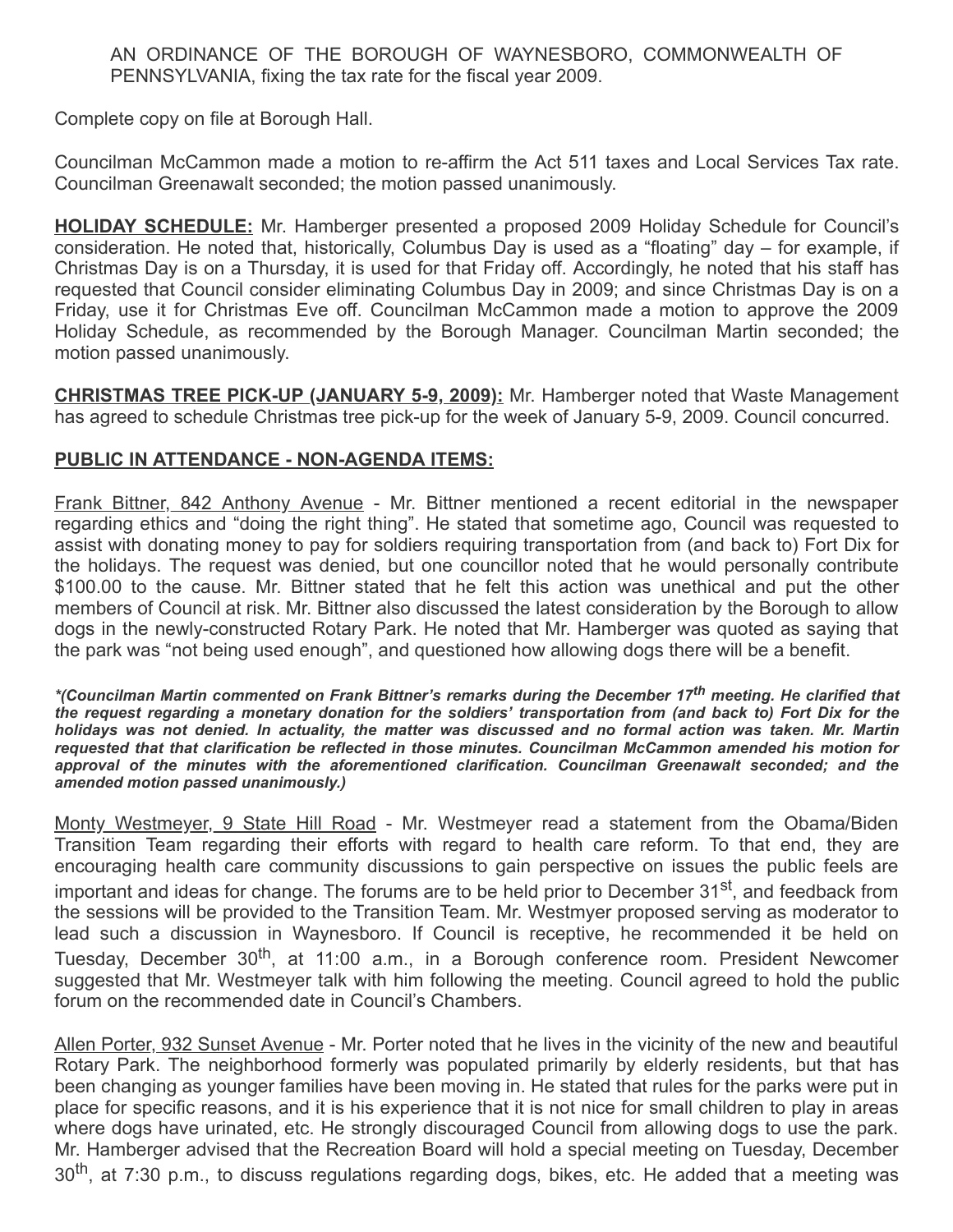held at the Rotary Park in August, during which time 50-60 people from the area attended. They requested that the rules and regulations be changed to allow dogs, rollerblades and bikes in the park. The Recreation Board is responding to these requests from individuals who currently utilize the park. Mr. Hamberger urged residents to attend the meeting and voice their opinion on the matter, as the regulations will be finalized during that meeting for presentation to Borough Council.

## FOR INFORMATION ONLY

UPDATE ON QUINCY TOWNSHIP FIRE AGREEMENT: Mr. Hamberger noted that the agreement has been executed and returned by Quincy Township.

**PAY BILLS:** Councilman Mumma noted that Check Nos. 47420 and 47439 are to be voided; and he made a motion to approve the payment of Check Nos. 47421 to 47438 and 47440 to 47542. Councilman Martin seconded; the motion passed unanimously.

**COUNCIL AND STAFF COMMENTS:** Mr. Hamberger noted that the administrative offices of the Borough will be closing at either 2:00 or 3:00 p.m. on Christmas Eve.

In addition to the many wishes for happy and healthy holidays from several councilmen, Councilman Martin thanked Borough Council, the Mayor and staff for making his first year on Council a memorable one. He is proud of what they have accomplished, and the fact that there will be no tax increase in these difficult economic times. He is also proud of the newly-reconstructed C.V. Avenue, which finishes what former Councilmen Allen Porter and Richard George began; and he is looking forward to the new year and its forthcoming challenges. Mr. Martin added that the Borough is in a good state of financial condition for the upcoming year.

Code Enforcement Officer Dan Sheffler reminded residents of the ordinance requiring that sidewalks be cleared of ice and snow within 24 hours of its cessation.

Fire Chief Dave Martin reported that the estimated cost of upgrading the Fire Department's radio system with Franklin County is \$222,000, of which they have acquired a grant of \$133,000. Mr. Martin also noted that he has concerns, from an operational standpoint, about the Quincy Township Fire Service Agreement.

Councilman Greenawalt commented that he is very happy the Rotary parking lot turned out so well, as it is a big improvement. He proposed that Borough Council consider holding a workshop once a month in the upcoming year.

Councilman Mumma invited the public to continue attending and participating in upcoming meetings.

Mayor Starliper reminded residents to clean ice and snow off their sidewalks in a timely manner. He added that the Borough's snow emergency plan will go into effect after 4 or more inches of snow, and notices will be sent to various radio and TV stations regarding the snow removal plans. In addition, with the approaching holidays, the Mayor noted that Pennsylvania ranks 33<sup>rd</sup> out of the 50 states with regard to drunk driving offenses. The state continues to lose lives because of their drunk driving laws, and he urged citizens to contact their state representatives to request that the laws be "toughened-up" in Pennsylvania. Mayor Starliper also announced that Sgt. Michael Bock recently underwent openheart surgery – he is now home and doing well.

Police Chief Mark King reported that the Police Department has accomplished their goal of \$12,000 for a new K-9 unit, through generous donations from various individuals and local business owners. He noted that the K-9 is a wonderful asset and resource to the community. He thanked everyone who donated toward this cause, as every dollar counted.